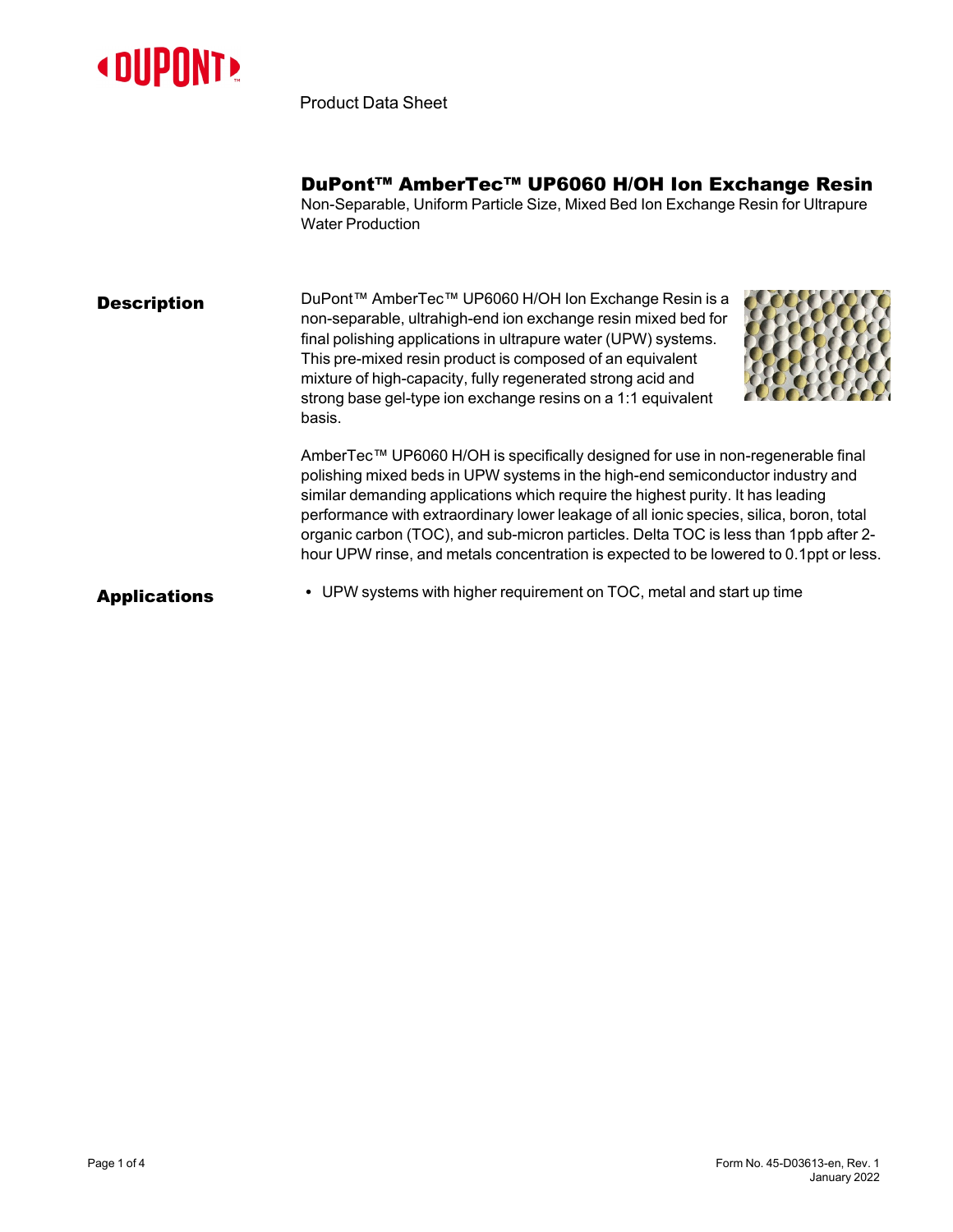# **Typical Properties**

|                                    | <b>Cation Resin</b>                    | <b>Anion Resin</b>                 |
|------------------------------------|----------------------------------------|------------------------------------|
| <b>Physical Properties</b>         |                                        |                                    |
| Copolymer                          | Styrene-divinylbenzene                 | Styrene-divinylbenzene             |
| Matrix                             | Gel                                    | Gel                                |
| Type                               | Strong acid cation                     | Strong base anion                  |
| <b>Functional Group</b>            | Sulfonic acid                          | Trimethylammonium                  |
| Physical Form                      | Dark amber, translucent,               | White to yellow, translucent,      |
|                                    | spherical beads                        | spherical beads                    |
| <b>Ionic Ratio</b>                 | 1:1                                    | 1:1                                |
| <b>Chemical Properties</b>         |                                        |                                    |
| Ionic Form as Shipped              | H+                                     | OH-                                |
| <b>Total Exchange Capacity</b>     | $\geq$ 2.10 eq/L (H <sup>+</sup> form) | $\geq$ 1.00 eq/L (OH $\cdot$ form) |
| <b>Water Retention Capacity</b>    | $45.0 - 51.0\%$ (H <sup>+</sup> form)  | $54.0 - 60.0\%$ (OH $\cdot$ form)  |
| <b>Ionic Conversion</b>            |                                        |                                    |
| $H^*$                              | $\geq 99\%$                            |                                    |
| OH-                                |                                        | $\geq 95.0\%$                      |
| CO <sub>3</sub> <sup>2</sup>       |                                        | ≤ 5.0%                             |
| CI-                                |                                        | ≤ 0.5%                             |
| Particle Size <sup>§</sup>         |                                        |                                    |
| <b>Particle Diameter</b>           | $650 \pm 50 \,\mu m$                   | $630 \pm 50 \,\mu m$               |
| <b>Uniformity Coefficient</b>      | $\leq 1.20$                            | $\leq 1.30$                        |
| $<$ 300 $\mu$ m                    | ≤ 0.1%                                 | ≤ 1.0%                             |
| $>850 \mu m$                       | ≤ 10.0%                                |                                    |
| $> 1180 \mu m$                     | ≤ 1.0%                                 | ≤ 0.5%                             |
|                                    | AmberTec™ UP6060 H/OH                  |                                    |
| <b>Ultrapure Water Performance</b> |                                        |                                    |
| Resistivity at 10-min UPW Rinse    | $>$ 18.1 MQ $\cdot$ cm $\pm$           |                                    |
| Resistivity at 10-min Salt         | $>$ 17.8 MQ $\cdot$ cm $\pm$           |                                    |
| Challenge                          |                                        |                                    |
| ΔTOC at 2h00 Rinse                 |                                        | $\leq 1$ ppb C                     |
| <b>Density</b>                     |                                        |                                    |
| Shipping Weight                    | 700 g/L                                |                                    |

(Form No. 45-D00954-en). ‡ Based on 18.2-MΩ⋅ cm feedwater

| Temperature Range $\pm$ 15 - 25°C (59 - 77°F) |          |
|-----------------------------------------------|----------|
| pH Range (Stable)                             | $0 - 14$ |

### Suggested **Operating Conditions**

 $+$  Operating at elevated temperatures, for example above 60 – 70°C (140 – 158°F), may impact the purity of the loop and resin life. Contact our technical representative for details.

For additional information regarding recommended minimum bed depth, and operating conditions for [mixed](https://www.dupont.com/content/dam/dupont/amer/us/en/water-solutions/public/documents/en/45-D01127-en.pdf) beds (Form No. 45-D01127-en) , please refer to our Tech Facts.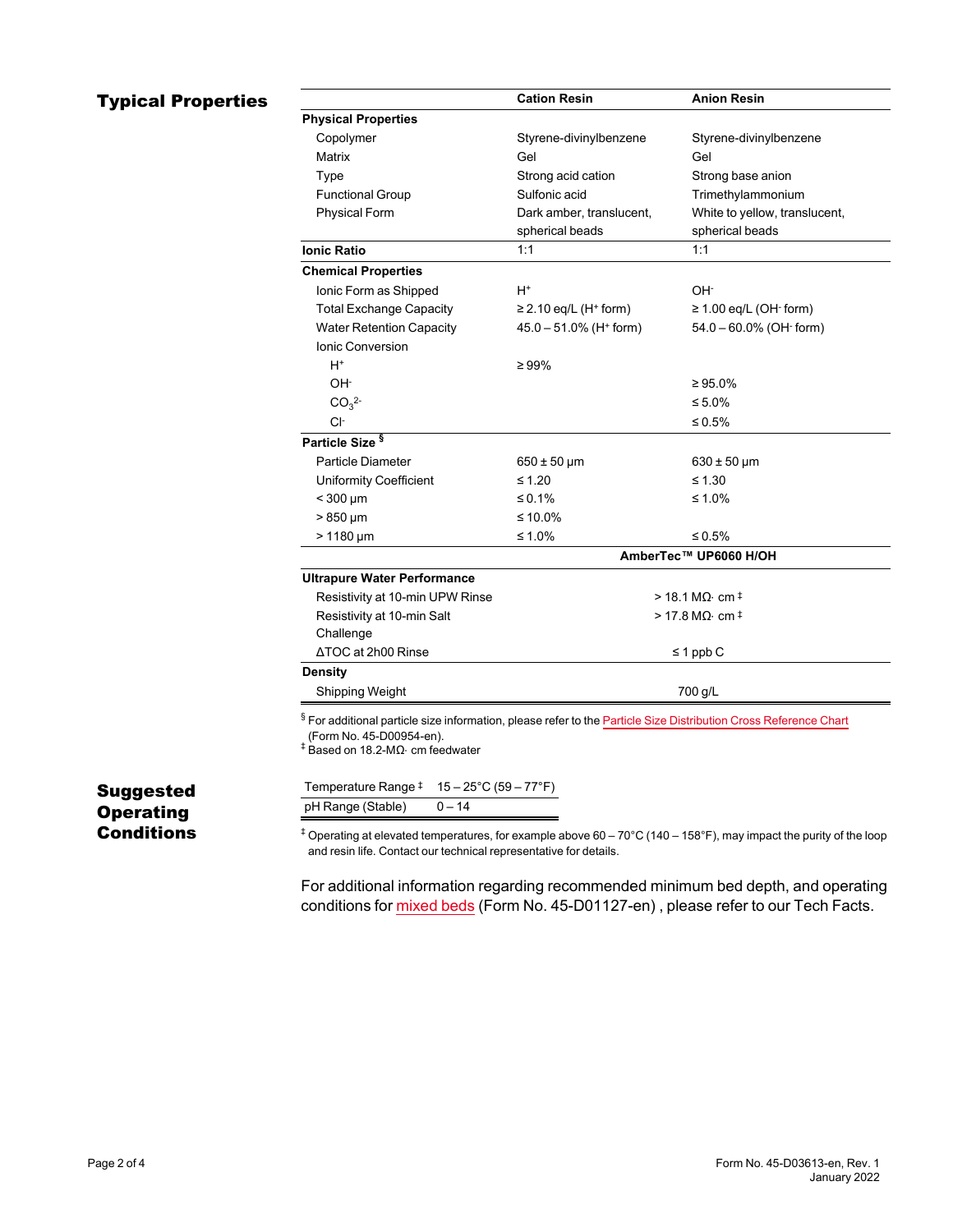## **Hydraulic** Characteristics

Estimated pressure drop for DuPont™ AmberTec™ UP6060 H/OH Ion Exchange Resin as a function of service flowrate and temperature is shown in [Figure 1.](#page-2-0) These pressure drop expectations are valid at the start of the service run with clean water.

<span id="page-2-0"></span>

**Figure 1: Pressure Drop** Temperature =  $10 - 60^{\circ}$ C (50 – 140 $^{\circ}$ F)

Quality Assurance AmberTec™ UP6060 H/OH Ion Exchange Resin is tested by DuPont for resistivity, total organic carbon (TOC), and kinetic performance. This ensures that all batches of AmberTec™ UP6060 H/OH will meet stringent ultrapure water (UPW) performance requirements on these most critical parameters. DuPont Water Solutions will fully support the quality and performance of AmberTec™ UP6060 H/OH in UPW applications to assure full customer satisfaction with the product as delivered.

> Typical rinse curves for resistivity and total organic carbon (TOC) as a function of rinse time based on our quality control procedure for AmberTec™ UP6060 H/OH are shown in [Figure 2.](#page-2-1)



<span id="page-2-1"></span>**Figure 2: Resistivity and TOC Rinse Performance**